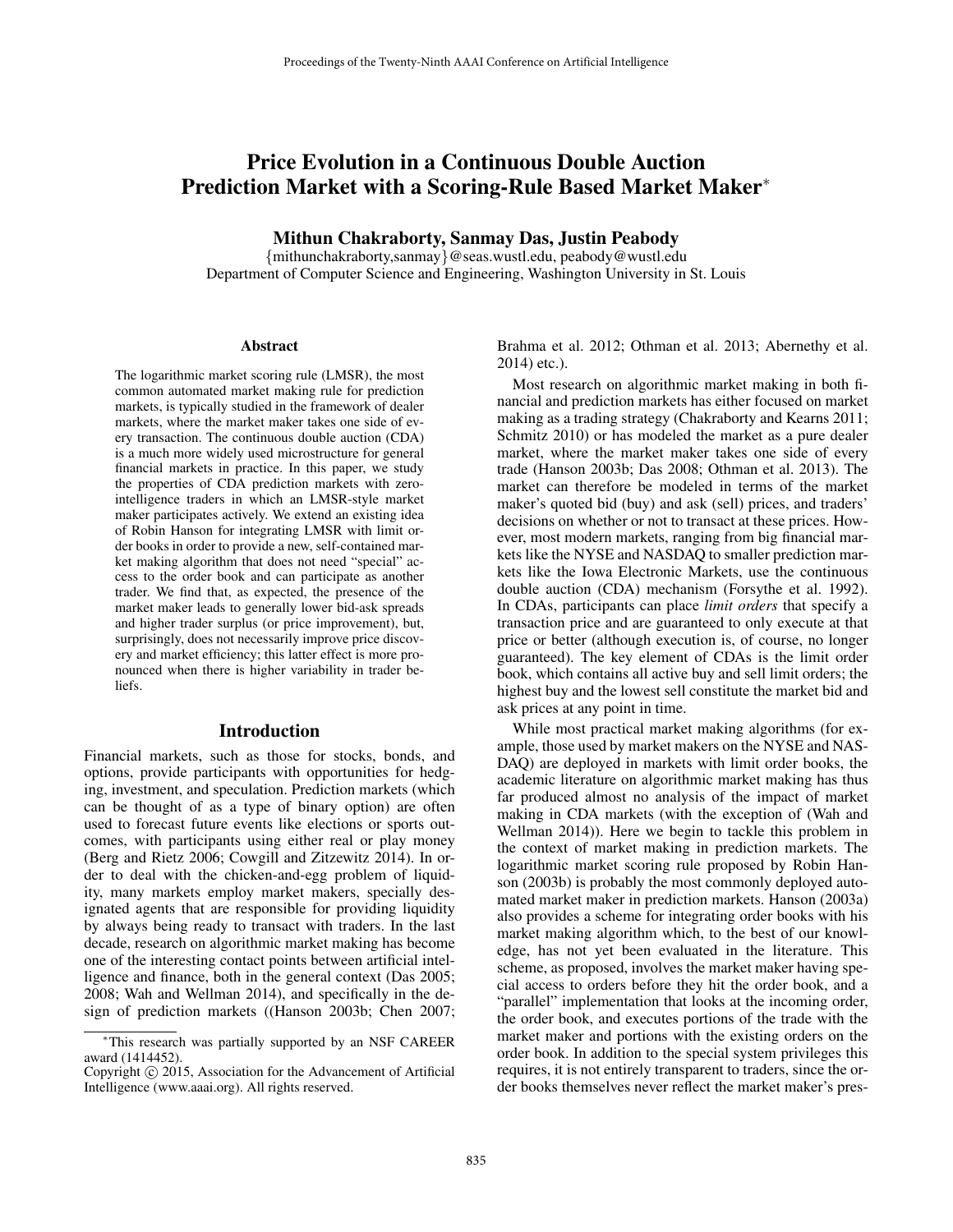ence (and thus give a worse impression of the state of prices and the bid-ask spread than reality).

In this paper, we propose a modification of Hanson's scheme for integrating LMSR with CDA mechanisms that allows an LMSR-based market making agent to compute limit bid and ask prices and participate in the order books as any other trader would, while still maintaining the key desirable properties – namely improved liquidity with bounded worst-case loss. We call this the "Integrated" market maker (as opposed to the "Parallel" market maker of the original scheme). In general, analysis of the properties of market making algorithms in practice is difficult, since they affect the dynamics of the pricing mechanism itself, and therefore the standard practice of backtesting on historical data is of very limited value. However, there is evidence that simulation models with zero-intelligence (ZI) traders (Gode and Sunder 1993) can replicate many key features of limit order book dynamics (Farmer, Patelli, and Zovko 2005; Othman 2008) and have practical value in assessing the properties of market making algorithms (Brahma et al. 2012). Therefore, we evaluate market properties in prediction markets populated by ZI traders; we compare the parallel and integrated implementations of LMSR with a situation where no market maker is present, and also a pure dealer market mediated by LMSR. We are mainly interested in the following properties:

- Information aggregation properties: For example, how fast does the market price converge to the true underlying asset value? How far away is the price from the true value, on average?
- Market quality properties: For example, how liquid is the market, as measured by the bid-ask spread? How much surplus or price improvement does the market generate?

In our experiments we find that the presence of the market maker leads to generally lower bid-ask spreads and higher trader surplus (or price improvement), but, surprisingly, does not necessarily improve price discovery and market efficiency; this latter effect is more pronounced when there is higher variability in trader beliefs.

## Market Model

In this section we describe the precise market model we use and the algorithms used for trading and market making. We simulate four different market microstructures: (1) A Continuous Double Auction (CDA) mechanism without any market maker (pureCDA); (2) A CDA with the "Integrated" implementation of LMSR (INT); (3) (2) A CDA with the "Parallel" implementation of LMSR (PAR); (4) A pure dealer framework with all trades going through a traditional LMSR market maker (pureLMSR).

Prediction market We focus on a prediction market set up to forecast whether a single extraneous uncertain event, which can be modeled as a binary random variable  $X$ , will occur at some pre-determined future date; on that date, the market terminates, and every unit (share) of the asset traded in the market is worth \$1 if the event occurs and is worthless otherwise; we call this cash equivalent of the asset its liquidation value or true value. Before that date, anyone can place orders to buy or (short-)sell any amount of the asset in the market at prices in the interval  $[0, 1]$ , i.e. the market institution does not impose any budget constraints on traders. We also assume that there is a fixed probability distribution with  $Pr(X = 1) = p_{true}$  from which the realization of X is drawn on the termination date so that the expected "true" value of the asset is  $p_{true}$ , but no agent in the world knows this  $p_{true}$  precisely.

Types of orders Traders in a financial exchange can typically place buy/sell orders of two kinds: (1) *market orders* that specify only a quantity and demand immediate execution, hence accept any price offered by the other party, and (2) *limit orders* that specify both a quantity and a limit on acceptable transaction prices (called a limit price or marginal price) but are not guaranteed execution. A Continuous Double Auction (CDA) maintains two *order books*, one for buy orders (bids) and the other for sell orders (asks), which are two priority queues for outstanding limit orders prioritized by limit price and arrival time (higher priority is assigned to a buy order with a higher bid price and a sell order with a lower ask price). Any incoming limit order is placed on the appropriate book, and the mechanism automatically checks to see if the current best (highest) bid is at least as large as the current best (lowest) ask; if yes, then the smaller of the two quantities ordered is traded at the limit price of the order that arrived earlier, the books are updated, and this is continued till the best ask exceeds the best bid. Any new market order is executed immediately, perhaps partially, against the best available outstanding order(s) or is rejected if the book on the other side is empty. In our simulations, all traders place limit orders only but some of them can become market orders effectively, e.g. if an incoming limit buy order "crosses" the books. i.e. its bid is no less than the best ask(s) on the sell order book, and its demand does not exceed the supply of said booked order(s).

Logarithmic Market Scoring Rule We now briefly describe the LMSR market maker for a single-security prediction market liquidating in {0, 1} (Hanson 2003b; Chen 2007). Its "state" is described by a real scalar  $q_{mn}$ , interpreted as the net outstanding quantity of the security; its instantaneous price at this state, i.e. cost per share of buying/selling an infinitesimal amount from/to LMSR, is given by  $p_{\text{mm}} = \frac{e^{q_{\text{mm}}/B}}{1 + e^{q_{\text{mm}}/B}}$  $\frac{e^{q_{\text{mmin}}/B}}{1+e^{q_{\text{mmin}}/B}}$  where  $B > 0$  is a parameter controlling all properties of the market maker. A trader placing a market order for buying any finite quantity  $Q$  of assets from LMSR would have to pay it a dollar amount  $C(q_{\text{mm}};Q) = B \ln \left( \frac{1 + e^{(q_{\text{mm}} + Q)/B}}{1 + e^{q_{\text{mm}}/B}} \right)$  $\frac{e^{(q_{\text{mm}}+Q)/B}}{1+e^{q_{\text{mm}}/B}}$  and after the transaction, the market maker's state is updated to  $(q_{mm} + Q)$ ; for a sell order, the same formula applies by setting Q to the negative of the supplied quantity, and  $-C(q_{mm}; Q) > 0$  becomes the sales proceeds. One key property of LMSR is that it's loss is bounded (for the binary case by  $B \ln 2$ ).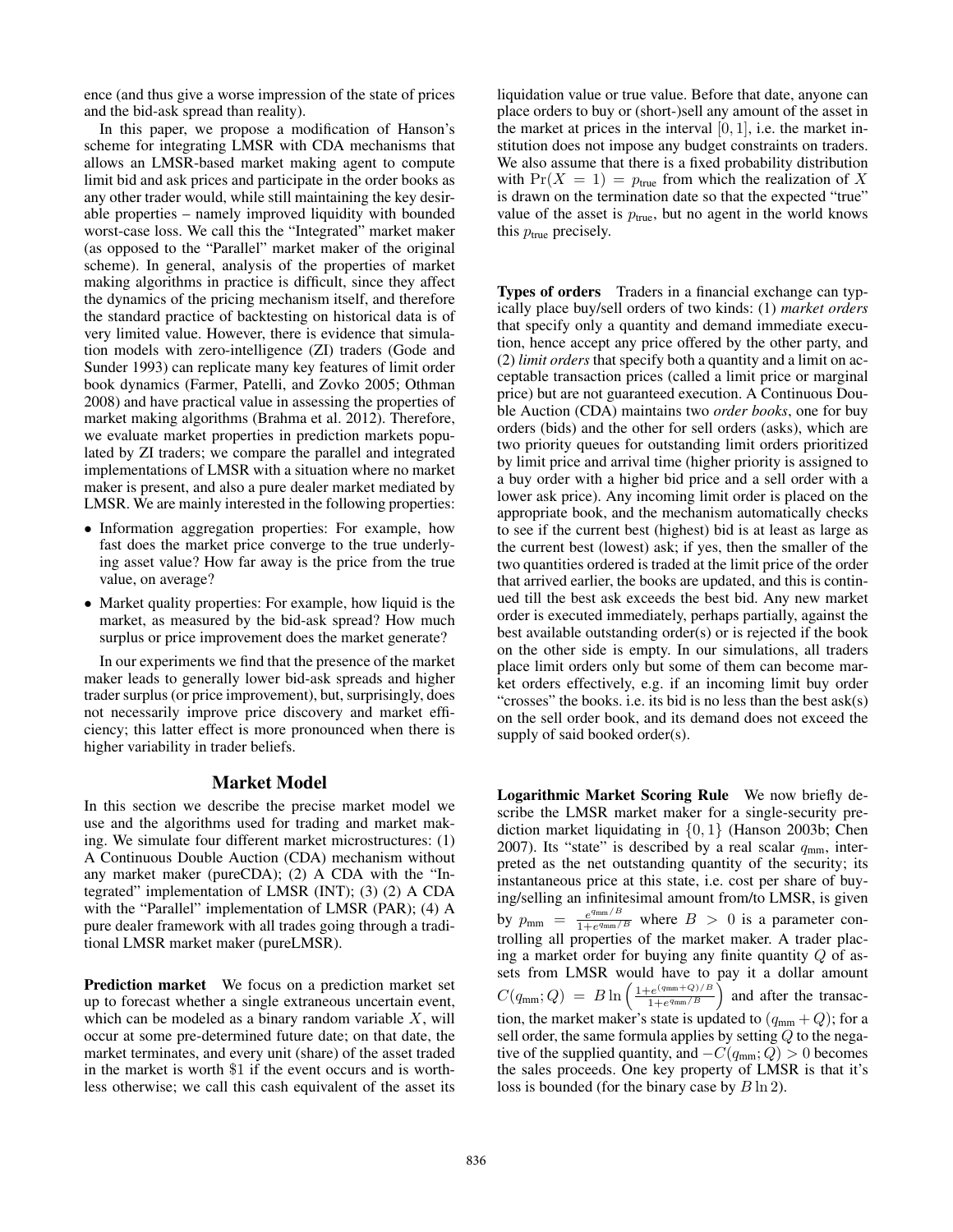Population of traders Every agent other than the market maker is called a "background" trader (Wah and Wellman 2014). Before every simulation, the expected true asset value  $p_{true}$  is chosen at random from a common-knowledge common prior which is a uniform distribution on  $[0, 1]$ . Every trader *i* then observes a private sequence of  $N_{\text{trials}}$  Bernoulli trials with probability of success  $p_{true}$ , and sets her idiosyncratic valuation of the asset to her Bayesian posterior expectation of the true value,  $v_i = \frac{x_i+1}{N_{\text{trials}}+2}$  where  $x_i$  is the number of successes in her sample. Thus,  $N<sub>trials</sub>$  is a measure of the precision of the signal that each trader receives, related to the inverse of the variance of beliefs across the population, similar to the model of Zhang *et al* (2012). The implementation of a trading decision on top of the belief then follows the zero-intelligence (ZI) trader model (Gode and Sunder 1993; Othman 2008), with the addition of non-unit trade sizes. At each step of a simulation (a "trading episode"), a trader is picked uniformly at random and is assigned buyer or seller status with equal probability except for pureLMSR (see below). She then places her limit order, the limit price being drawn uniformly at random from  $[v_i, 1]$  if she is a seller and from  $[0, v_i]$  if she is a buyer, and the order quantity from a common exponential distribution with mean  $\lambda = 20$  which is known to the market mechanism.

(1) pureCDA We have already fully explained the interaction between a CDA mechanism with no market making and the trading population under Types of Orders.

(2) PAR The parallel implementation is a single-security version of Robin Hanson's "booked orders for market scoring rules" (Hanson 2003a). We delineate its operation for a buy order, the treatment of sell orders being symmetric. Suppose a limit buy order for a quantity  $q_b$  at a limit price (bid)  $p_b$  arrives when the LMSR market maker's instantaneous price is  $p_{\text{mm}}$ , and the current best bid and ask prices are  $b_{\text{max}}$ ,  $a_{\text{min}}$  (at market inception, both books are empty, and  $p_{\text{mm}} = 0.5$ . If  $p_b \le p_{\text{mm}}^{-1}$ , the order cannot be immediately executed, so it is pushed on to the limit buy order book. If  $p_{\text{mm}} < p_b$ , and  $q_b$  is not large enough to drive  $p_{\text{mm}}$  beyond  $\min\{p_b, a_{\text{min}}\}$ , then the incoming order is completely executed with the market maker according to the traditional LMSR algorithm; otherwise, if  $p_{\text{mm}} < p_b < a_{\text{min}}$ , it is only partially executed with LMSR till  $p_{\text{mm}}$  reaches  $p_b$ , the residual order being placed on the buy order book; but if  $p_b \ge a_{\text{min}}$ , LMSR sells only till its instantaneous price hits  $a<sub>min</sub>$  after which the incoming order executes against the best booked ask. If the top level of the book is exhausted but the incoming order is not, LMSR is invoked again, and this process recurs till either the order is finished or the new best ask exceeds the order's bid price. The loss bound of the standard LMSR algorithm is maintained in this case.

(3) INT In this novel "integrated" implementation that we propose, whenever the best ask and bid prices on the books change, an LMSR-based agent steps in.



Figure 1: Illustration of how the market maker in the INT setting places ask and bid quotes every time the state of the books changes.

- 1. If its instantaneous price  $p_{\text{mm}} \leq b_{\text{max}}$ , then LMSR generates only a limit sell order for a quantity  $q_{ask}$  =  $B\ln\left(\frac{1/p_{\text{mm}}-1}{1/a_{\text{m}}-1}\right)$  $\frac{1/p_{\text{mm}}-1}{1/a_{\text{min}}-1}$  at an ask price of  $\frac{B}{q_{ask}} \ln\left(\frac{1-p_{\text{mm}}}{1-a_{\text{min}}}\right)$ .
- 2. If  $p_{\text{mm}} \ge a_{\text{min}}$ , then it generates a buy order for  $q_{bid} =$  $B \ln \left( \frac{1/b_{\text{max}}-1}{1/n_{\text{max}}-1} \right)$  $\frac{1/b_{\text{max}}-1}{1/p_{\text{min}}-1}$  at a bid of  $\frac{B}{q_{bid}} \ln\left(\frac{1-b_{\text{max}}}{1-p_{\text{min}}}\right)$ .
- 3. If  $b_{\text{max}} < p_{\text{mm}} < a_{\text{min}}$ , both orders are generated.

Note that if fully executed immediately these orders would take the LMSR price to  $b_{\text{max}}$  and  $a_{\text{min}}$  respectively. The LMSR trader then replaces all its earlier orders with the new order(s) if this action does not immediately cross the books, otherwise it sits idle. After this step, the market is now ready to accept a new order from the background traders, or continue the execution of a partially filled outstanding order, as the case may be. Thus, this market maker can be implemented in practice as just another trader, which is a significant benefit over the PAR framework where the market maker requires some special access to incoming trades and order books. Moreover, any feasible trade with the INT market maker is executed at its actual quoted price rather than following the non-linear LMSR pricing function, which makes trading more transparent and intuitive to traders.

The original LMSR loss bound again holds. Also, we can prove that INT myopically imposes at least as high a cost on the next arriving trader as PAR, assuming that the market makers and order books are in the same state.

Proposition 1. *Suppose the LMSR market maker in both PAR and INT are in state* q*, and the order books are also otherwise identical. For any next arriving trade, the immediate cost incurred by the next trader is at least as high for INT as it is for PAR.*

<sup>&</sup>lt;sup>1</sup>In this implementation,  $p_{mm}$  always lies between the best ask and bid prices on the books, so  $p_b \leq p_{\text{mm}}$  implies that  $p_b$  does not exceed the minimum ask price either.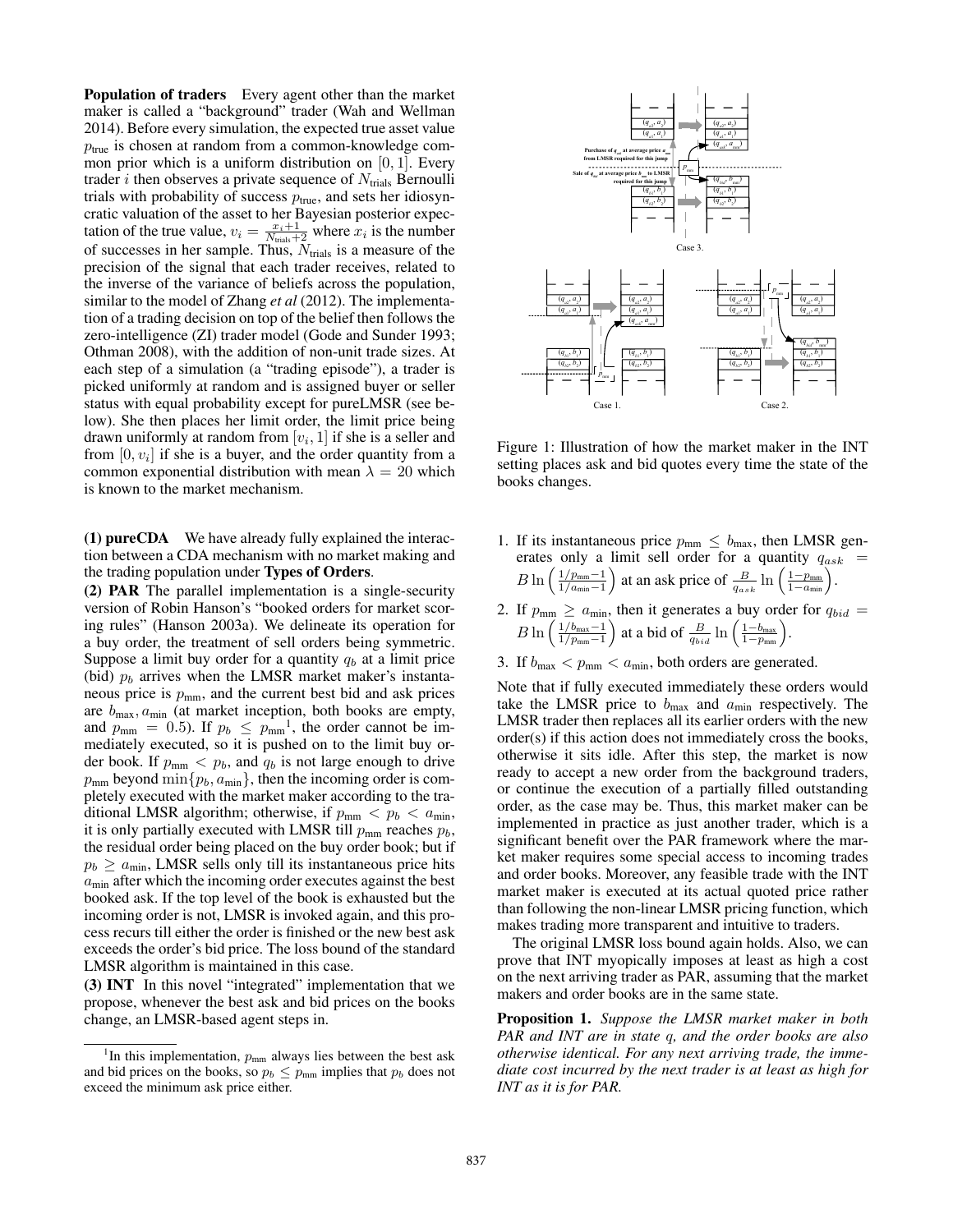*Proof Sketch.* Consider the last of the three cases for INT above,  $b_{\text{max}} < p_{\text{mm}} < a_{\text{min}}$ , and let  $Q^*$  be the quantity one would need to buy from LMSR to bring its price to  $a_{\text{min}}$ . Then, if the current state of the INT market maker is  $q$ , it will place a sell order of  $Q^*$  at an ask of  $\frac{C(q;Q^*)}{Q^*}$ . Now if a buy order for  $Q < Q^*$  arrives with a sufficiently high bid, the whole of it will execute with the market maker, and the immediate earnings of the latter will be  $\frac{QC(q;Q^*)}{Q^*}$ . If the PAR market maker had the same state  $q$  (hence the same  $p_{mm}$ ) when the same buy order arrived, the ensuing trade would cost the trader  $C(q; Q)$  which is less than INT's earnings since  $\frac{C(q;Q)}{Q} < \frac{\tilde{C}(q;Q^*)}{Q^*}$  from the convexity of C. Similar arguments apply to the other cases.

This result suggests that INT might provide somewhat less liquidity in general than PAR, and incur less loss in doing so, but we do not expect them to be very different. However, this is a loose prediction, since the result is myopic – it says nothing about price evolution in a market; given the market maker's active role, the dynamics of the evolution of  $q$  and the order book could conceivably end up quite different. We examine this issue further in the experiments.

(4) pureLMSR In this setting, traders still place limit orders but an LMSR market maker takes one side of *every* trade. At each trading episode, a trader arrives and compares her private valuation  $v_i$  to the current market price  $p_{mm}$ . If  $v_i >$  $p_{\text{mm}}$ , she decides to buy; if  $v_i < p_{\text{mm}}$ , she decides to sell, and leaves without placing any order otherwise. Then she picks her limit price and order size exactly as the ZI traders above. The quantity bought/sold is the minimum of the order size and the quantity needed to drive the LMSR's instantaneous price to the trader's limit price, and monetary transfers are determined by the above function  $C(\cdot; \cdot)$ .

Note that all components of each limit order of a trader are independent of the market state for all four settings, except for the direction of the trade (buy/sell) in pureLMSR.

## Evaluation

We present an overview of the various measures we use to evaluate the properties of our market environments. Information aggregation properties:

• ConvTime (Convergence time): This is defined as the number of trading episodes it takes for the "market price"  $p_M$  to get within a band of size  $\pm 0.05$  around the true expected asset value  $p_{true}$  for the first time;  $p_M(t)$  is measured at the end of every trading episode  $t$  as the mid-point of the bid-ask spread  $((b_{\text{max}}(t) + a_{\text{min}}(t))/2)$  for each of the models with CDA, and as the LMSR instantaneous price for the pure dealer case.<sup>2</sup> Thus,

ConvTime =  $\min\{t : p_M(t) \in [p_{true}-0.05, p_{true}+0.05]\}.$ A lower convergence time means that the market's estimate (price) quickly gets close to the true expected asset value, i.e. the market is efficient.

• RMSD and RMSD<sub>eq</sub>: RMSD is the root-mean-squared deviation of the market price (defined above) from  $p_{true}$  over the entire simulation ( $n_{trades}$  trading episodes).  $RMSD<sub>eq</sub>$  is the root-mean-squared deviation between the same quantities but over only the "equilibrium period", i.e. for  $t \geq$  ConvTime. Lower values of these measures indicate lower price volatility, another desirable property from an information aggregation perspective.

# Market quality properties:

- Spread and Spread<sub>eq</sub>: For each scenario with a CDA, the market bid and ask prices  $b_M(t)$  and  $a_M(t)$  at the end of each trading episode are the highest bid  $b_{\text{max}}$  and the lowest ask  $a_{\text{min}}$  on the books respectively (set to 0 and 1 if the corresponding book is empty). For the pure dealer setting, we assume that the market maker knows the average order size  $\lambda$  of the trading population, so for a current market state of  $q_{\text{mm}}$ , the effective market quotes are taken to be  $a_M = \frac{C(q_{mm};\lambda)}{\lambda}$  and  $b_M = \frac{-C(q_{mm};-\lambda)}{m}$  which are the prices per share of buying and selling  $\lambda$  shares from and to LMSR at the current state respectively. In our notation, "Spread" denotes the bid-ask spread  $(a_M(t) - b_M(t))$  averaged over all  $n_{\text{trades}}$  episodes, while "Spread<sub>eq</sub>" is the average taken over the equilibrium period only, as above. The bid-ask spread is widely used as a proxy for market liquidity and smaller values are better, since they imply lower trading costs.
- (Idiosyncratic) TraderSurplus: If a trader with idiosyncratic valuation  $v$  places a buy order of which a quantity  $q$ goes through at an execution price  $p_{\text{exec}}$ , then the trader's surplus is defined as  $q(v - p_{\text{exec}})$  (similarly, a seller's surplus is  $q(p_{\text{exec}} - v)$ ). TraderSurplus denotes the sum of individual surpluses of all background traders. Also note that  $(v - p_{\text{exec}})$  and  $(p_{\text{exec}} - v)$  correspond loosely to the notion of price improvement, when weighted by the probability of execution at that difference. So, even in settings where the private or idiosyncratic value assumption is untenable, the surplus is still a useful measurement of how much value participants are getting from being in one particular microstructure over another. Since every order executes at a price at least as desirable as its limit price, all trader price improvements (surpluses) are positive.
- **MMloss**: This is the loss incurred by the market making mechanism, computed just like (the negative of) a trader surplus, with the private valuation replaced with the true expected asset value  $p_{true}$ . Obviously, this does not apply to pureCDA. Since the market is an ex post zero-sum game between the market maker and the trading population, this measure is also numerically equal to the true expectation of the traders' collective net payoff. This measure is particularly important when the market institution itself subsidizes the market maker.

#### Results

We ran three sets of 1000 simulations each. In each set, we used a different value of the parameter  $N_{\text{trials}}$  (20, 40, 100) controlling the precision of trader beliefs. In each simulation, we made the same random sequence of  $n_{\text{trades}} = 500$ 

<sup>&</sup>lt;sup>2</sup>If the market price does not enter this band over the duration of the simulation,  $ConvTime$  is set to  $n_{\text{trades}} = 500$ ; in our simulations, this is rarely observed.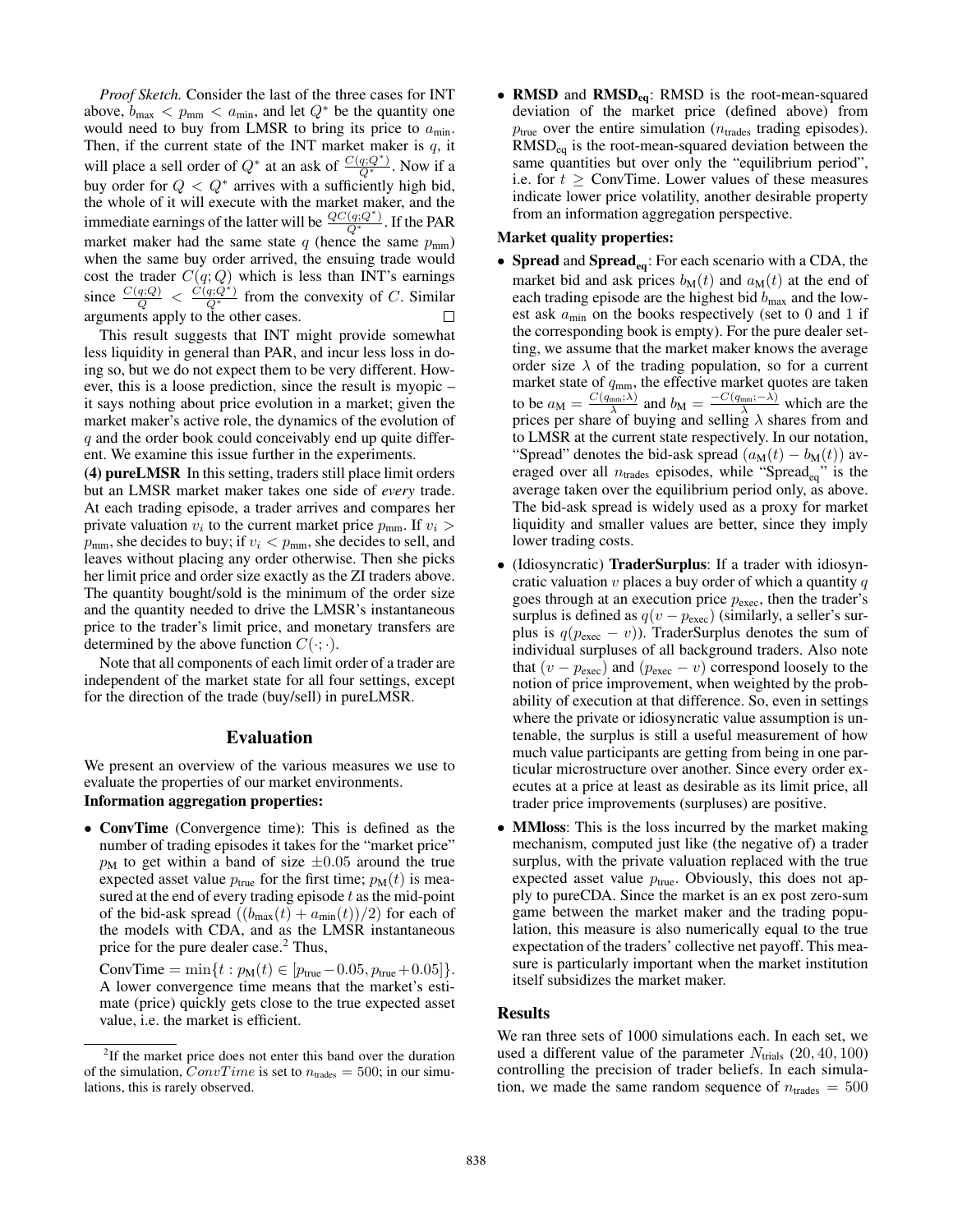

Figure 2: Experimental results, averaged over 1000 simulations each. The labels along the horizontal axis indicate the number of private Bermoulli trials with success probability  $p_{true}$  observed by each trader in the respective simulation set; this number is directly related to the precision in trader beliefs. Values along vertical axis units are in cents in panels (c)-(f) and in dollars in (h), (i).

traders interact with each of our four microstructures. The LMSR parameter  $B$  is fixed at 100 for all simulations. We computed all of the above measures for each simulation, and then averaged them over all 1000 simulations. The results are presented in Figure 2, and the analysis follows. Note that, the values (rmsd of prices, spreads) depicted in Figures 1(c)- (f) are in cents while those in the last two figures (surplus, losses) are in dollars, for clarity.

Information aggregation: ConvTime (a) follows the pattern: pureLMSR << pureCDA < INT < PAR. However, in terms of stability (RMSD, overall (b) and in equilibrium (c)), pureCDA fares the best and the two hybrid mechanisms are very close to each other. The quick convergence and high volatility of LMSR are well-known; surprisingly, coupling it with a CDA delays convergence drastically, but it does ensure more stable prices (lower  $RMSD<sub>eq</sub>$ ) once the price converges. While it seems that the market maker-CDA combination might impede the market's learning abilities, it is

likely in this case to be an artifact of the fixed beliefs held by ZI traders, who stick to their beliefs no matter what happens to the price – it's not clear that any scoring rule style of market maker would be able to learn quickly when the signals have high variance and the traders don't update their signals. This hypothesis is borne out by the fact that the effect diminishes as the variance in traders' beliefs decreases.

Liquidity / Trading activity: Perhaps the biggest reason to deploy a market-maker is to reduce spreads. Figures 1 (d) and (e) show that INT serves this purpose more effectively than pureCDA. The behavior of PAR, which seems to induce very high spreads, is surprising. This behavior is because we measure the market bid and ask only after the extraneous LMSR agent has intervened and perhaps cleared some orders which would still be waiting in the books in the absence of a market maker, so the spread looks artficially large, compared with pureCDA. In addition, PAR doesn't actually place any new orders on the books, since it waits for orders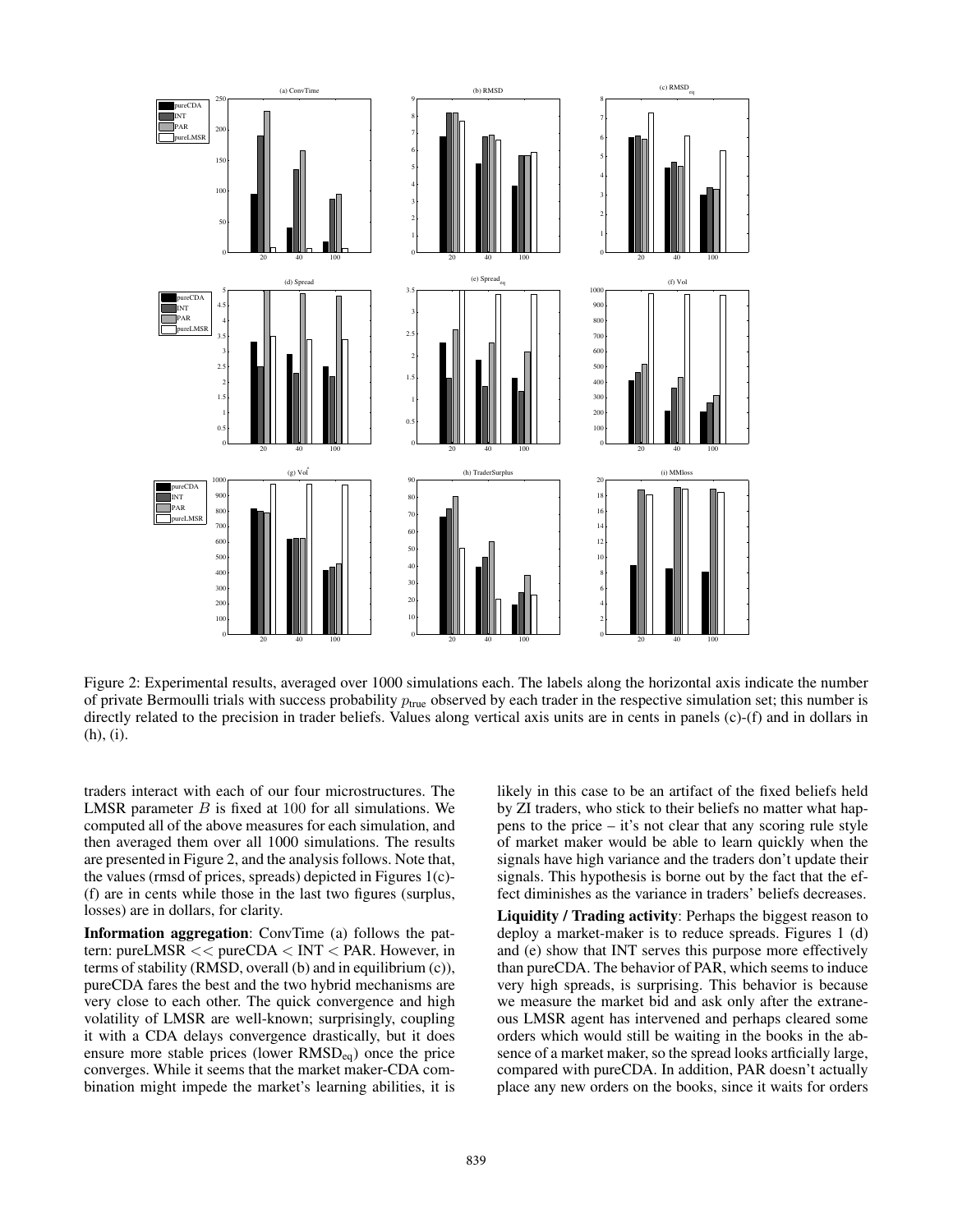to arrive before acting, as opposed to INT, which proactively improves spreads by adding to the order book. This finding, which casts doubt on the meaningfulness of spread measurement for PAR, is problematic since many real-life traders use the spread to gauge market quality and make decisions.

To get a better idea of the market maker's role in improving trading activity, we also computed the actual volume of trade executed. We did this in two ways: for each simulation, we maintained a ledger where each entry recorded the buyer, seller, execution price, and quantity of every market trade; after  $n_{\text{trades}}$  episodes, we added all these traded quantities together to obtain Vol=quantity absorbed by buyers and market maker (if present)=quantity supplied by sellers and market maker. PAR beats both pureCDA and INT with respect to this measure.

We also calculated an alternative measure of trading volume by subtracting the total residual quantity on the order books at the end of each simulation from the total quantity ordered by all traders: Vol<sup>\*</sup> = quantity absorbed by buyers (from sellers and market maker) + quantity supplied by sellers (to buyers and market maker). It double-counts, perhaps appropriately, every quantity traded between background traders, and thus reflects the overall "satisfaction" of the entire background trader population in a way that the previous measure does not. <sup>3</sup> Strangely, for higher variability in trader beliefs, PAR gives the worst Vol<sup>∗</sup> bettered by INT and pureCDA, but there is a complete reversal in this behavior as the variability decreases. Based on observations of some sample trade ledgers and order book residuals, we believe that the reason is this: in any CDA with a market maker, the market maker gets the advantage of immediacy due to its continuous presence and itself undercuts some of the background traders, thereby reducing the (double-counted) quantity that changes hands between these traders. Hence pureCDA, where every trade must occur between background traders, has a higher Vol<sup>∗</sup> . But with increasing  $N_{\text{trials}}$  as trader beliefs get closer to each other, relatively more traders trade with other background traders, who now offer competitive prices themselves. This is an interesting example of how the presence of the market maker can affect the dynamics of trade in surprising ways.

Also note that regardless of the microstructure, both Vol and Vol<sup>∗</sup> decrease as the knowledge of the trading crowd gets more and more precise, which is consistent with the idea that as the noise in the beliefs of traders with a common knowledge structure reduces, trading becomes less profitable, hence less likely.

Welfare: Trader surplus or (weighted) price improvement decreases with increasing precision in beliefs but the presence of a market maker consistently improves the surplus as opposed to having only a CDA, PAR more so than INT. It is also noteworthy that the combination of CDA and market making performs better in this respect than each of them individually. Moreover, we consistently observe INT loss < PAR loss  $\approx$  pureLMSR loss, and these losses respect the known LMSR loss bound of 69.3 (starting price  $= 0.5$ ,

 $B = 100$ ). This empirical observation supports the notion that Proposition 1 (which shows that myopic costs faced by the market maker are lower for INT than for PAR when they start from the same state in terms of  $q$  and the order books) might generalize to expected losses over *sequences* of trades from a particular starting point, an interesting direction for theoretical work on the topic (in a handful of our individual simulations, INT made slightly more loss than PAR, which shows that the sequence result cannot hold deterministically).

## **Discussion**

We have introduced a new LMSR-based market making algorithm that applies to a CDA setting, and have compared its properties with three other market microstructures in simulations with basic trading agents. Future research directions include analyzing these market settings with more sophisticated trader models.

## References

Abernethy, J.; Kutty, S.; Lahaie, S.; and Sami, R. 2014. Information aggregation in exponential family markets. In *Proceedings of the 15th ACM Conference on Economics and Computation*, 395–412.

Berg, J. E., and Rietz, T. A. 2006. The Iowa Electronic Markets: Stylized facts and open issues. *Information Markets: A New Way of Making Decisions, edited by Robert W. Hahn and Paul C. Tetlock. AEI-Brookings Joint Center for Regulatory Studies* 142–169.

Brahma, A.; Chakraborty, M.; Das, S.; Lavoie, A.; and Magdon-Ismail, M. 2012. A Bayesian market maker. In *Proceedings of the 13th ACM Conference on Electronic Commerce*, 215–232.

Chakraborty, T., and Kearns, M. 2011. Market making and mean reversion. In *Proceedings of the 12th ACM conference on Electronic commerce*, 307–314.

Chen, Y. 2007. A utility framework for bounded-loss market makers. In *Proceedings of the 23rd Conference on Uncertainty in Artificial Intelligence*.

Cowgill, B., and Zitzewitz, E. 2014. Corporate prediction markets: Evidence from Google, Ford, and Firm X. In *Proceedings of the 15th ACM Conference on Economics and Computation*, 525–525.

Das, S. 2005. A learning market-maker in the Glosten– Milgrom model. *Quantitative Finance* 5(2):169–180.

Das, S. 2008. The effects of market-making on price dynamics. In *Proceedings of the 7th International Joint Conference on Autonomous Agents and Multiagent Systems-Volume 2*, 887–894.

Farmer, J. D.; Patelli, P.; and Zovko, I. I. 2005. The predictive power of zero intelligence in financial markets. *Proceedings of the National Academy of Sciences of the United States of America* 102(6):2254–2259.

Forsythe, R.; Nelson, F.; Neumann, G. R.; and Wright, J. 1992. Anatomy of an experimental political stock market. *The American Economic Review* 1142–1161.

<sup>&</sup>lt;sup>3</sup>Of course, for pureLMSR, Vol<sup>\*</sup> =Vol since the market maker takes one side of every trade.